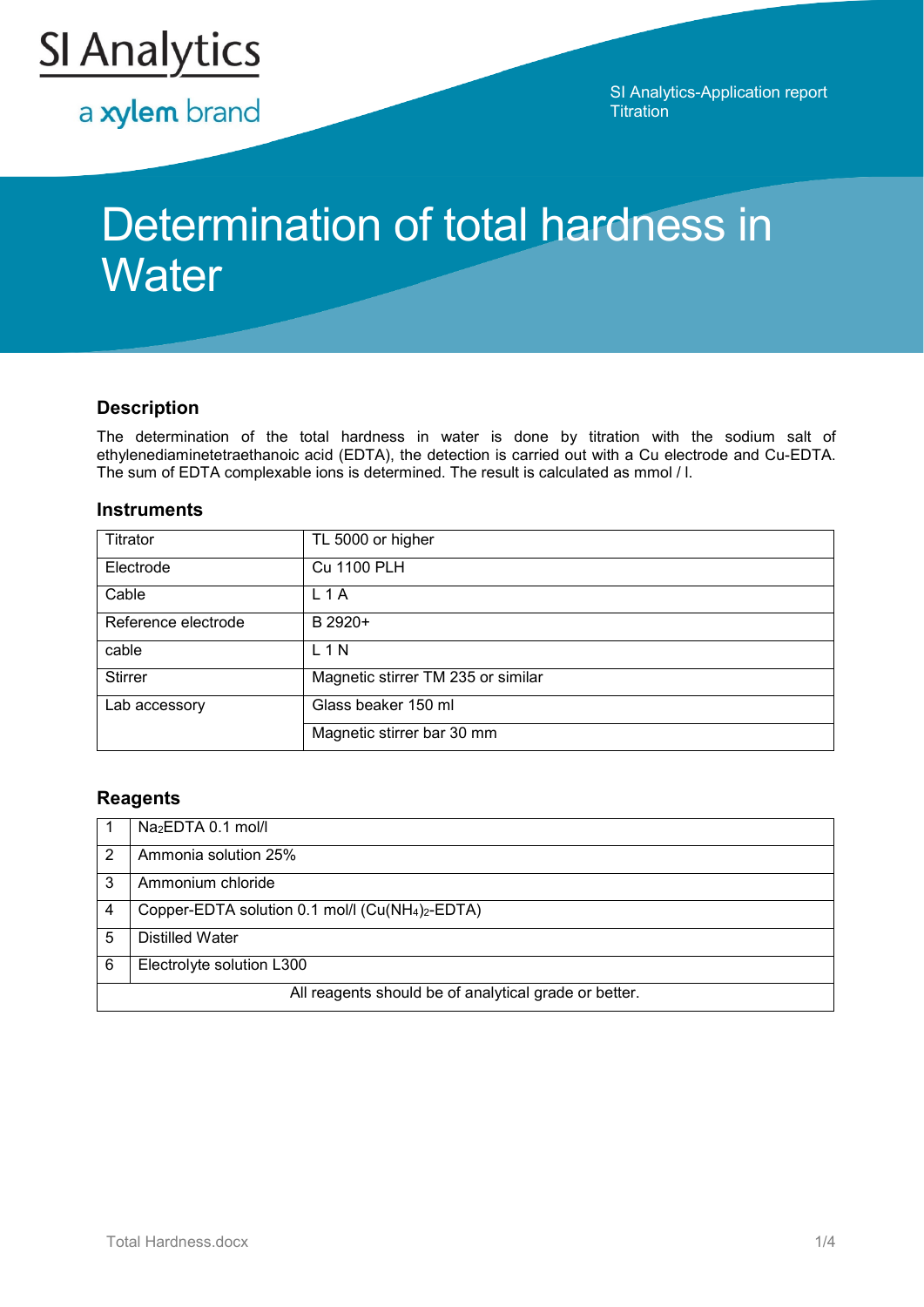# **Titration procedure**

#### **Reagents**

The titer determination of the EDTA solution is carried out as described in the application note "Titer determination of EDTA".

Buffer solution pH 10

Dissolve 54.0 g of ammonium chloride in a little water, add 350 ml of ammonia solution 25% and make up to 1.0 liter with water.

#### **Cleaning of the electrode**

The electrodes are cleaned with distilled water. The Cu 1100 is stored clean and dry, for the storage of the reference electrode use electrolyte solution L300.

#### **Sample preparation**

100.00 ml of sample are placed in a 150 ml beaker, 5 ml buffer solution pH 10 and 1 ml of Cu-EDTA 0.1 mol / l are added. Then it is titrated with Na2EDTA 0.1 mol / l. The consumption should be about 5 - 15 ml. For very hard water samples, the amount of sample may be reduced, for very soft water samples, a lower concentration EDTA solution may be needed.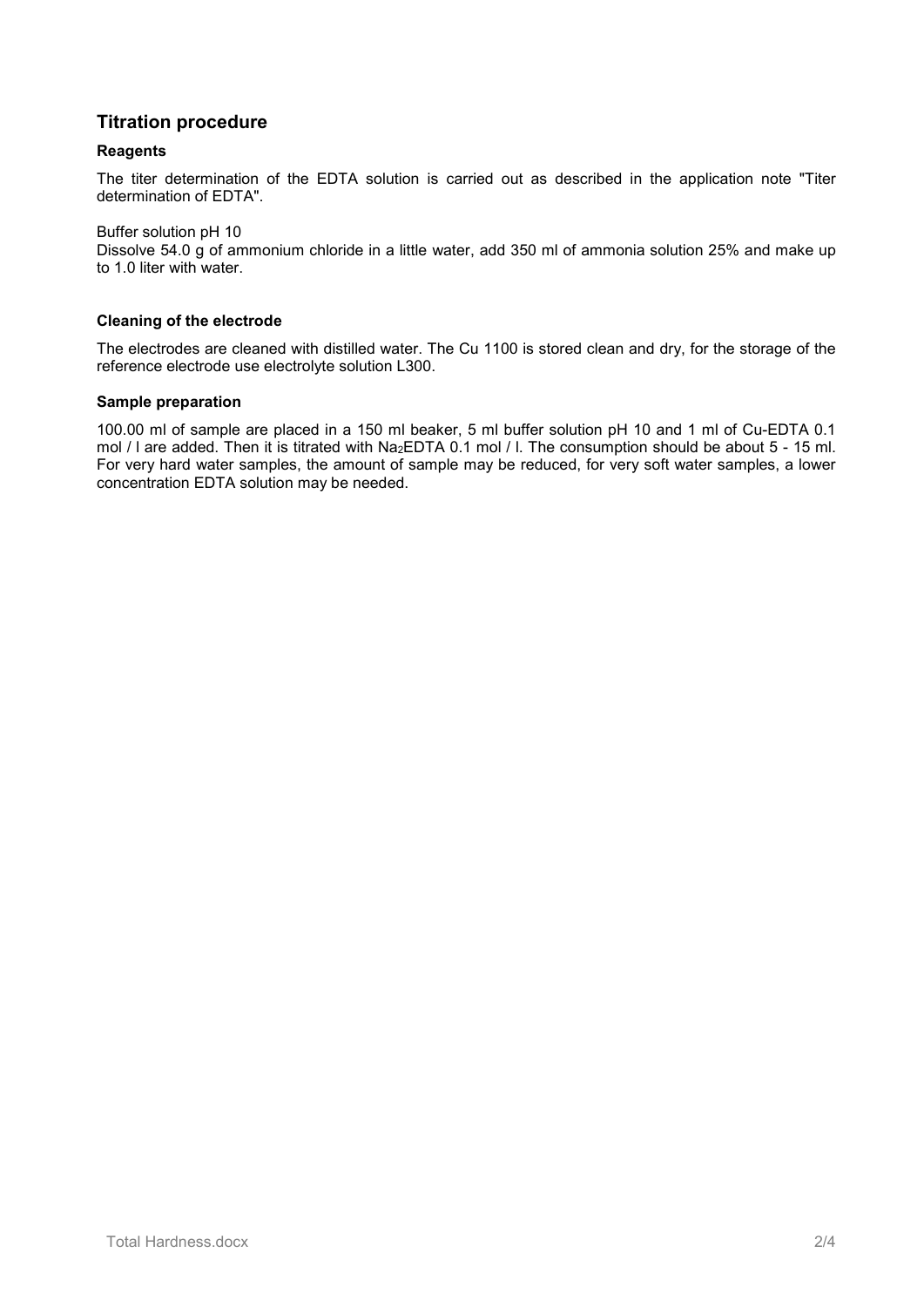# **Titration parameter**





| Default method                          | <b>Total hardness</b> |                            |                 |
|-----------------------------------------|-----------------------|----------------------------|-----------------|
| Method type                             | Automatic titration   |                            |                 |
| Modus                                   | Dynamic               |                            |                 |
| Measured value                          | mV                    |                            |                 |
| User defined<br>Measuring speed / drift |                       | Minimum holding time       | 5 <sub>s</sub>  |
|                                         |                       | Maximum holding time       | 12 <sub>s</sub> |
|                                         |                       | Measuring time             | 4 <sub>s</sub>  |
|                                         |                       | <b>Drift</b>               | 3 mV/min        |
| Initial waiting time<br>0 <sub>s</sub>  |                       |                            |                 |
| Dynamic                                 | flat                  | Max step size              | $0.5$ ml        |
|                                         |                       | Slope max ml               | 10              |
|                                         |                       | Min. step size             | $0.05$ ml       |
|                                         |                       | Slope min. ml              | 120             |
| Damping                                 | none                  | <b>Titration direction</b> | decrease        |
| Pretitration                            | off                   | Delay time                 | 0 <sub>s</sub>  |
| End value                               | off                   |                            |                 |
| EQ                                      | On $(1)$              | Slope value                | 120             |
| Max. titration volume                   | 20 ml                 |                            |                 |
| Dosing speed                            | 100%                  | Filling speed              | 30 <sub>s</sub> |